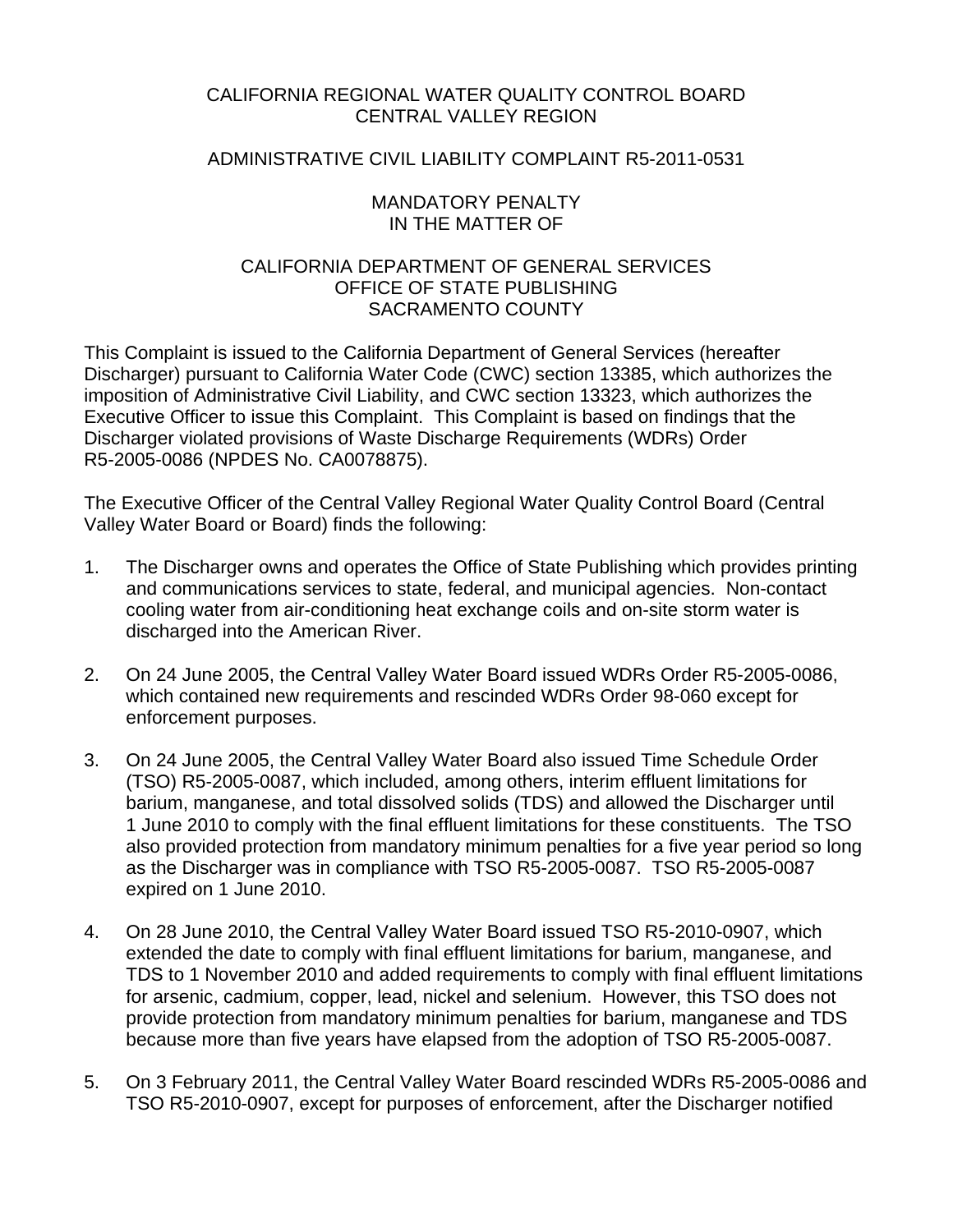Board staff on 29 December 2010 that discharges of non-contact cooling water to the American River have ceased.

- 6. On 4 November 2010, the Executive Officer of the Central Valley Water Board issued Administrative Civil Liability Complaint (ACLC) R5-2010-0548 for mandatory minimum penalties for effluent violations (identified in Attachment A to ACLC R5-2010-0548) that occurred from 1 April 2008 through 31 July 2010. The Discharger paid the civil liability and the Board considers those effluent violations specifically listed in Attachment A to ACLC R5-2010-0548 to be resolved.
- 7. This Complaint addresses administrative civil liability for effluent violations that occurred from 1 August 2010 through 30 November 2010. These violations are specifically identified in Attachment A to this Complaint as subject to mandatory minimum penalties. Attachment A to this Complaint is attached hereto and incorporated herein by this reference. In determining the proposed administrative civil liability, the Executive Officer considered the protection from MMPs provided by TSO R5-2005-0087 from 24 June 2005 until 1 June 2010 as a result of the Discharger's compliance with interim effluent limitations in TSO R5-2005-0087. However, because more than five years has lapsed since the adoption of TSO R5-2005-0087, compliance with interim effluent limitations in TSO R5-2010-0907 does not exempt the Discharger from MMPs.
- 8. On 31 January 2011, Central Valley Water Board staff issued the Discharger a draft Record of Violations (ROV). The Discharger responded on 4 February 2011 and stated that (a) TSO R5-2010-0907 provided protection from MMPs for the barium, manganese and TDS effluent violations and (b) the pH violations were not subject to MMPs if there were not three previous pH violations in a six-month period. Staff have reviewed both the 2005 TSO and the 2010 TSO and have determined that the barium, manganese, and TDS violations are subject to MMPs because the five years of protection from MMPs for these constituents allowed under the TSOs expired on [1](#page-1-0) June 2010.<sup>1</sup> The pH violations are subject to MMPs because there were more than three effluent limitation violations of any constituent during the preceding 180 day period. The Discharger also stated that the barium and manganese violations listed in the draft ROV as occurring on 31 October 2010 are not violations because there were no discharges of non-contact cooling water on 31 October 2010. Central Valley Water Board staff reviewed the draft ROV and self-monitoring reports submitted by the Discharger and determined that the barium and manganese violations actually occurred on 12 October 2010, not 31 October 2010. The corrected date is shown in Attachment A of this Complaint.
- 9. CWC section 13385(h) and (i) require assessment of mandatory penalties and state, in part, the following:

CWC section 13385(h)(1) states:

<span id="page-1-0"></span> $\overline{a}$ <sup>1</sup> Finding 14 of TSO R5-2010-0907 states, in part, "...For arsenic, barium, manganese, and TDS, TSO No. R5-2005-0087 provided protection from MMPs beginning 24 June 2005. Because the five years of protection ends on 24 June 2010, additional protection from MMPs is not allowed in this Order."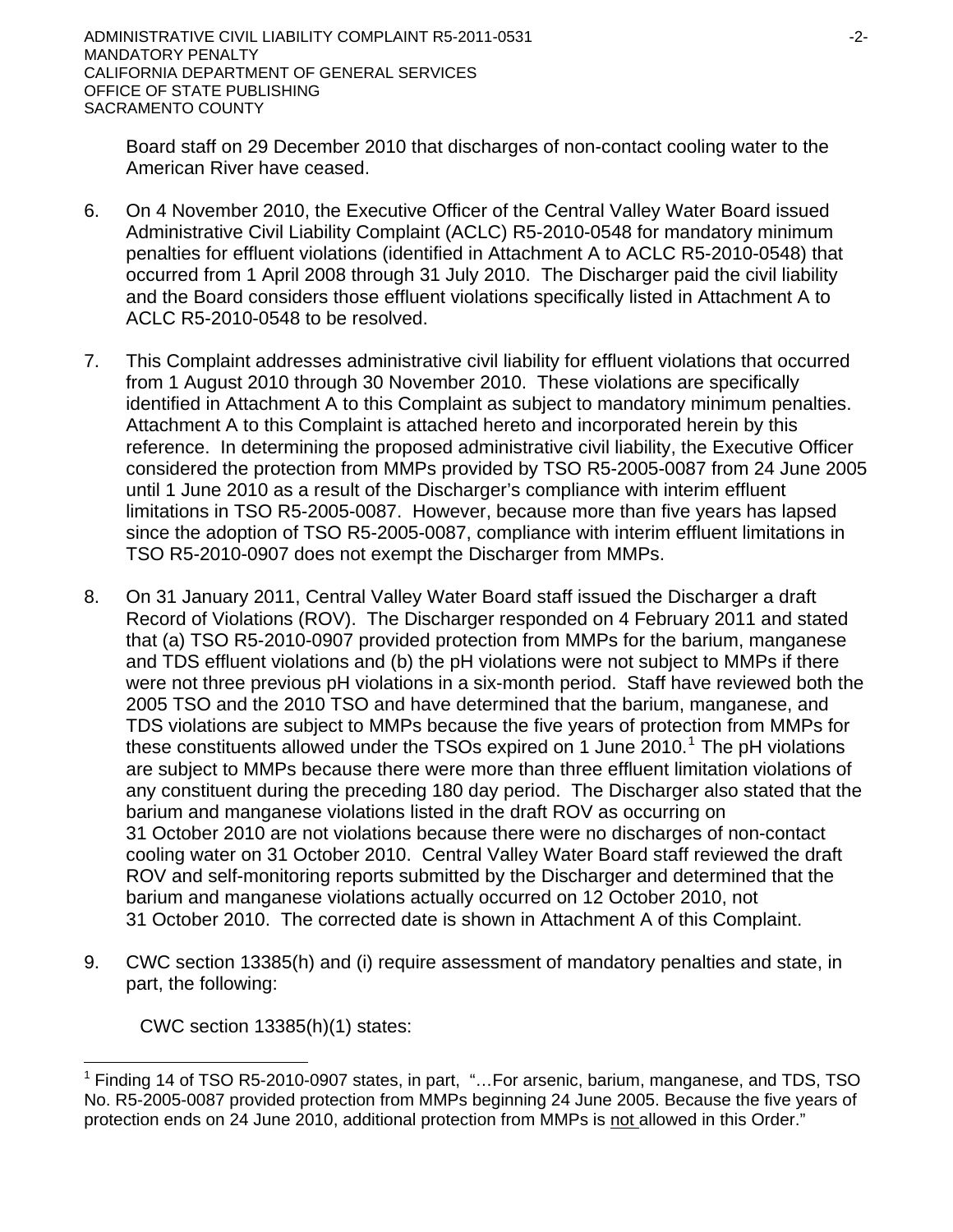Notwithstanding any other provision of this division, and except as provided in subdivisions  $(i)$ ,  $(k)$ , and  $(l)$ , a mandatory minimum penalty of three thousand dollars (\$3,000) shall be assessed for each serious violation.

CWC section 13385 (h)(2) states:

For the purposes of this section, a "serious violation" means any waste discharge that violates the effluent limitations contained in the applicable waste discharge requirements for a Group II pollutant, as specified in Appendix A to Section 123.45 of Title 40 of the Code of Federal Regulations, by 20 percent or more or for a Group I pollutant, as specified in Appendix A to Section 123.45 of Title 40 of the Code of Federal Regulations, by 40 percent or more.

CWC section 13385 subdivision (i)(1) states, in part:

Notwithstanding any other provision of this division, and except as provided in subdivisions (j), (k), and (l), a mandatory minimum penalty of three thousand dollars (\$3,000) shall be assessed for each violation whenever the person does any of the following four or more times in any period of six consecutive months, except that the requirement to assess the mandatory minimum penalty shall not be applicable to the first three violations:

- A) Violates a waste discharge requirement effluent limitation.
- B) Fails to file a report pursuant to Section 13260.
- C) Files an incomplete report pursuant to Section 13260.
- D) Violates a toxicity effluent limitation contained in the applicable waste discharge requirements where the waste discharge requirements do not contain pollutant-specific effluent limitations for toxic pollutants.
- 10. CWC section 13323 states, in part:

Any executive officer of a regional board may issue a complaint to any person on whom administrative civil liability may be imposed pursuant to this article. The complaint shall allege the act or failure to act that constitutes a violation of law, the provision authorizing civil liability to be imposed pursuant to this article, and the proposed civil liability.

- 11. WDRs Order R5-2005-0086 Effluent Limitations B.1., include, in part, the following effluent limitations:
	- 1. Effluent shall not exceed the following limits unless otherwise

| Constituents                  | Units                | Monthly<br>Average | Daily<br>Maximum |
|-------------------------------|----------------------|--------------------|------------------|
| <b>Barium</b>                 | $\mu$ g/L            | --                 | 100              |
| Manganese                     | $\mu$ g/L            | --                 | 50               |
|                               | lbs/day <sup>1</sup> |                    | 0.54             |
| <b>Total Dissolved Solids</b> | mg/L                 | --                 | 125              |

 $1$  Based upon an average discharge flow of 1.3 mgd for Discharge 001.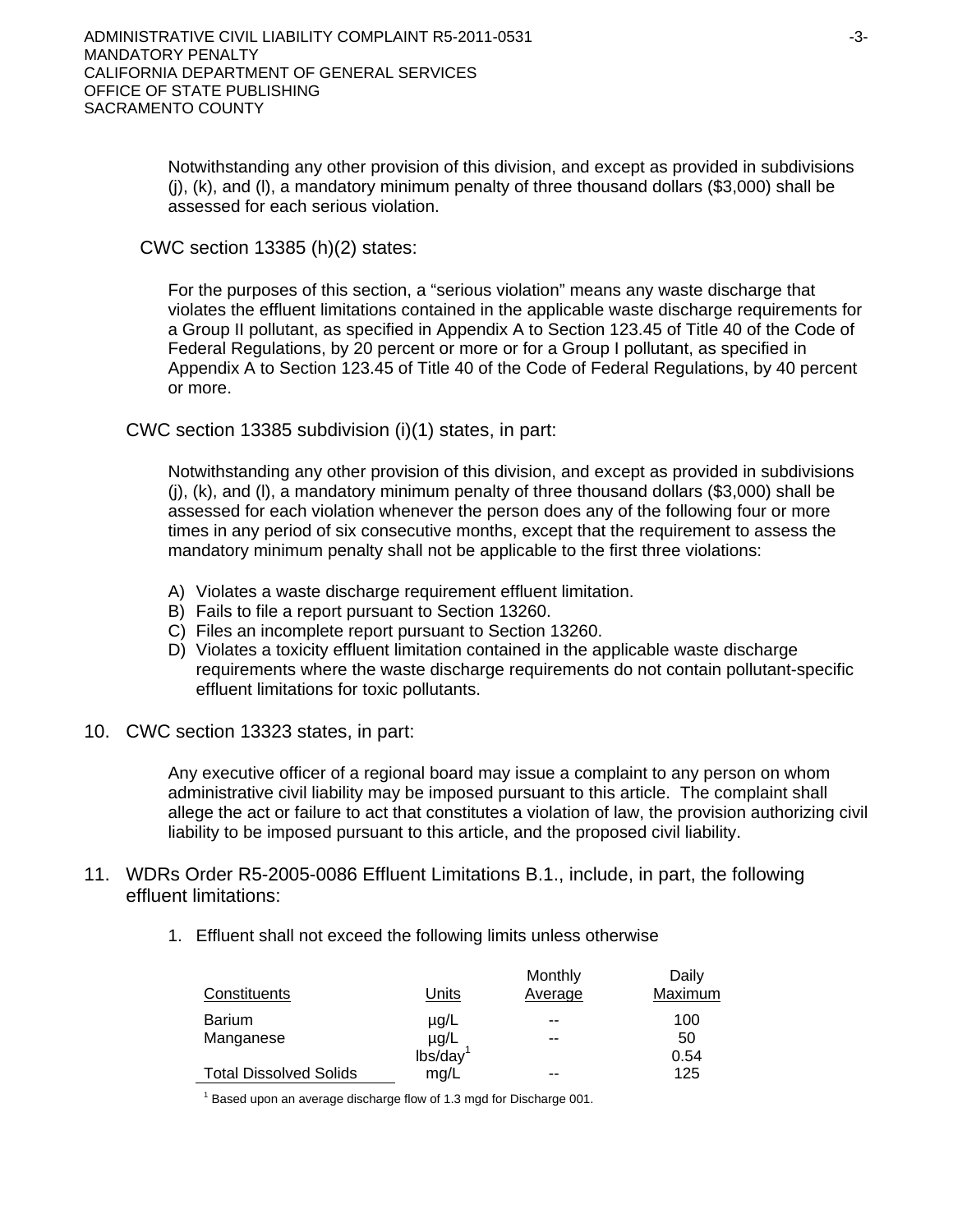- 12. WDRs Order R5 2005-0086 Effluent Limitations B.3., states the following effluent limitations:
	- 3. The discharge shall not have a pH less than 6.5 nor greater than 8.5.
- 13. According to the Discharger's self-monitoring reports, the Discharger committed four (4) serious Group I violations of the above effluent limitations contained in WDRs Order R5-2005-0086 during the period beginning 1 August 2010 and ending 30 November 2010 as identified in Attachment A. These violations are defined as serious because measured concentrations of Group I constituents exceeded maximum prescribed levels in WDRs Order R5-2005-0086 by 40 percent or more. The mandatory minimum penalty for these serious violations is **twelve thousand dollars (\$12,000)**.
- 14. According to the Discharger's self-monitoring reports, the Discharger committed two (2) serious Group II violations of the above effluent limitations contained in WDRs Order R5-2005-0086 during the period beginning 1 August 2010 and ending 30 November 2010 as identified in Attachment A. These violations are defined as serious because measured concentrations of Group II constituents exceeded maximum prescribed levels in WDRs Order R5-2005-0086 by 20 percent or more. The mandatory minimum penalty for these serious violations is **six thousand dollars (\$6,000)**.
- 15. According to the Discharger's self-monitoring reports, the Discharger committed two (2) non-serious violations of the above effluent limitations contained in Order R5-2005-0086 during the period beginning 1 August 2010 through 30 November 2010 as identified in Attachment A. The non-serious violations are subject to mandatory penalties under CWC section 13385 subdivision (i)(1) because these violations were preceded by three or more similar violations within a six-month period. The mandatory minimum penalty for these non-serious violations is **six thousand dollars (\$6,000)**.
- 16. The total amount of the mandatory penalties assessed for the cited effluent violations is **twenty-four thousand dollars (\$24,000).** As stated herein, a detailed list of the cited effluent violations is included in Attachment A. This Complaint addresses administrative civil liability for violations that are specifically identified in Attachment A as subject to mandatory minimum penalties.
- 17. Issuance of this Administrative Civil Liability Complaint to enforce CWC Division 7, Chapter 5.5 is exempt from the provisions of the California Environmental Quality Act (Pub. Resources Code section 21000 et seq.), in accordance with California Code of Regulations, title 14, section 15321(a)(2).

# **THE DISCHARGER IS HEREBY GIVEN NOTICE THAT:**

1. The Executive Officer of the Central Valley Water Board proposes that the Discharger be assessed an Administrative Civil Liability in the amount of **twenty-four thousand dollars (\$24,000)**.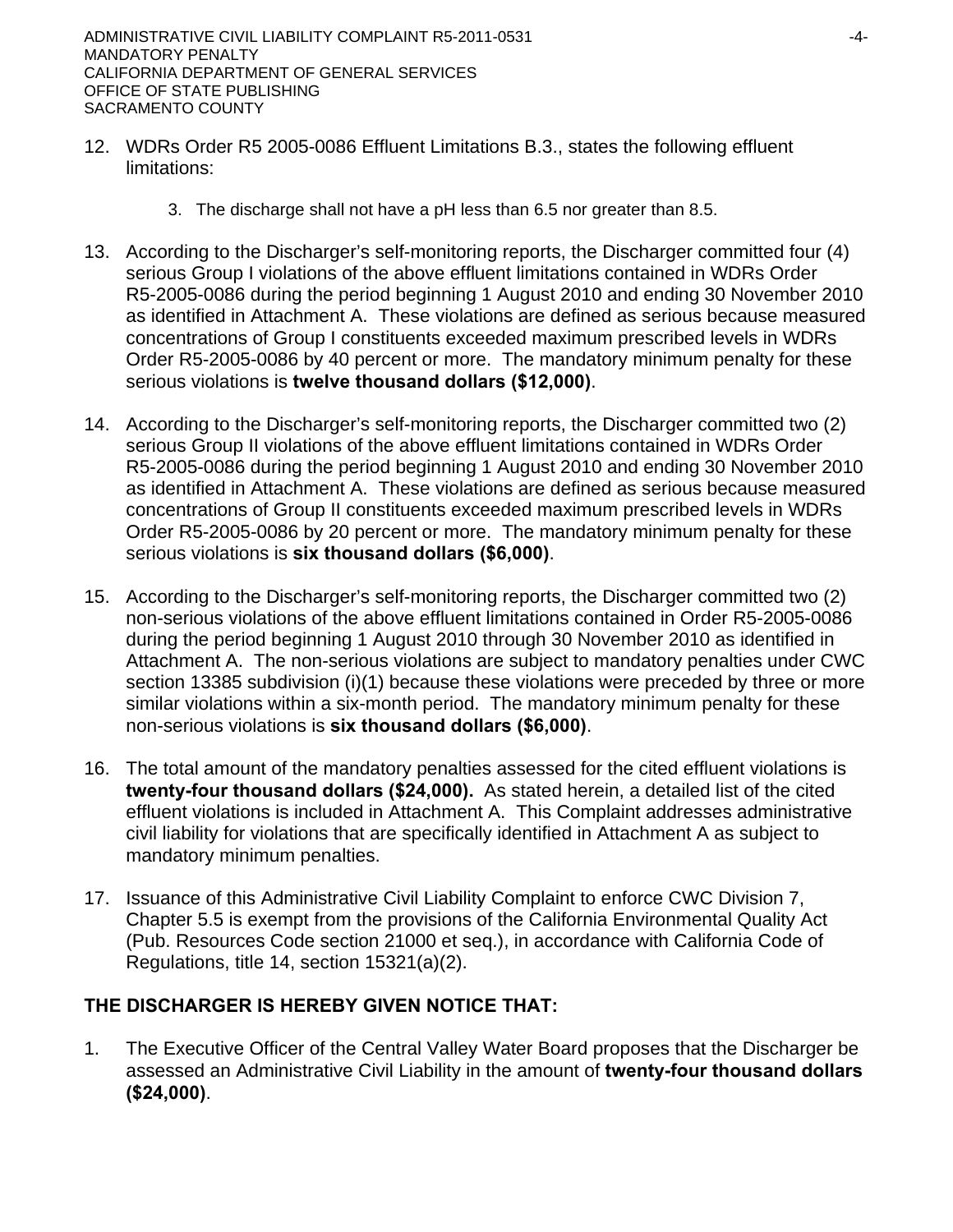- 2. A hearing on this matter will be held at the Central Valley Water Board meeting scheduled on **8/9/10 June 2011**, unless the Discharger does one of the following by **13 April 2011**:
	- a) Waives the hearing by completing the attached form (checking off the box next to Option 1) and returning it to the Central Valley Water Board, along with payment for the proposed civil liability of **twenty-four thousand dollars (\$24,000)**; or
	- b) The Central Valley Water Board agrees to postpone any necessary hearing after the Discharger requests to engage in settlement discussions by checking off the box next to Option #2 on the attached form, and returns it to the Board along with a letter describing the issues to be discussed; or
	- c) The Central Valley Water Board agrees to postpone any necessary hearing after the Discharger requests a delay by checking off the box next to Option #3 on the attached form, and returns it to the Board along with a letter describing the issues to be discussed.
- 3. If a hearing on this matter is held, the Central Valley Water Board will consider whether to affirm, reject, or modify the proposed Administrative Civil Liability, or whether to refer the matter to the Attorney General for recovery of judicial civil liability.
- 4. If this matter proceeds to hearing, the Executive Officer reserves the right to amend the proposed amount of civil liability to conform to the evidence presented, including but not limited to, increasing the proposed amount to account for the costs of enforcement (including staff, legal and expert witness costs) incurred after the date of the issuance of this Complaint through completion of the hearing.

 Original signed by Frederick Moss for PAMELA C. CREEDON, Executive Officer

> 14 March 2011 DATE

Attachment A: Record of Violations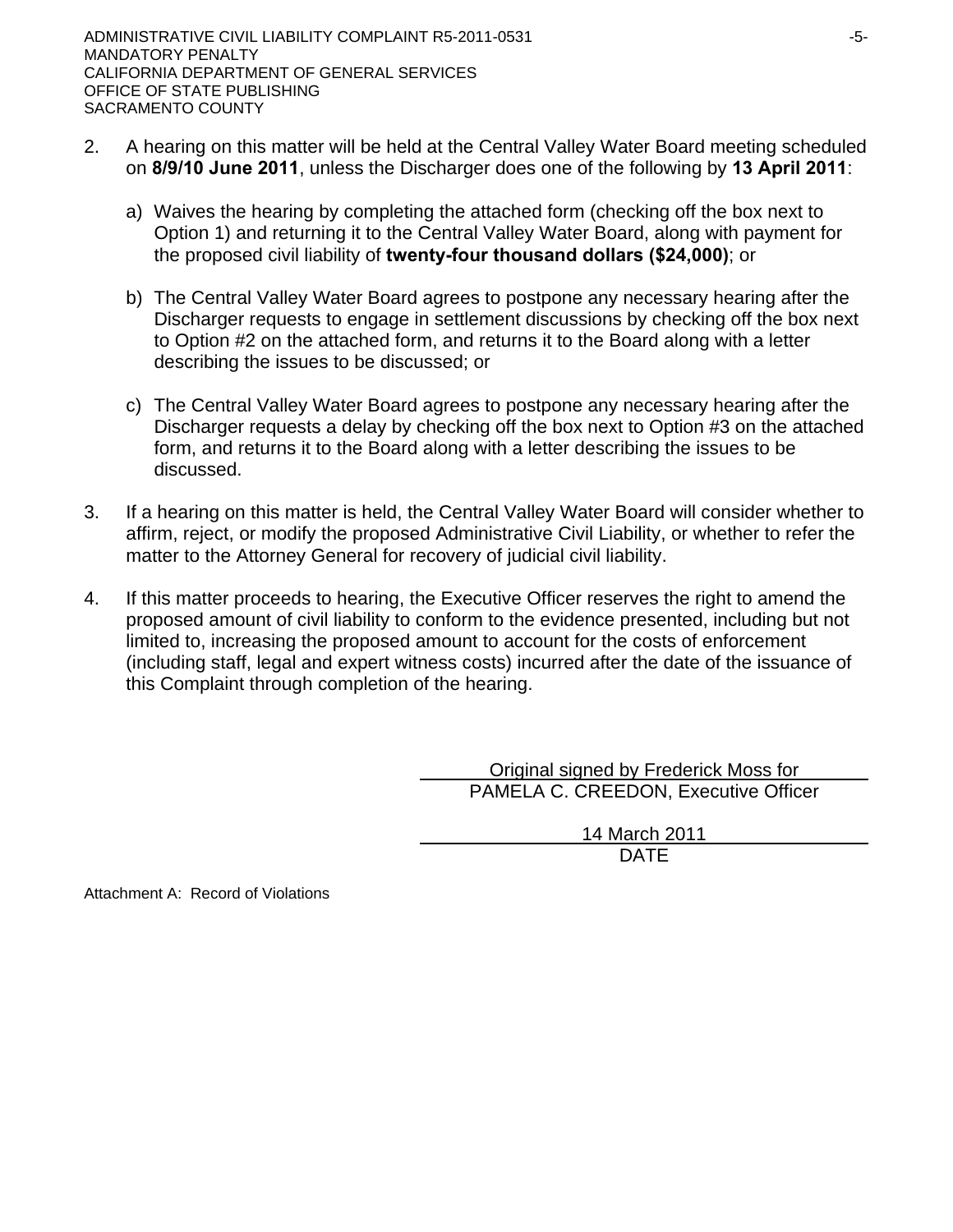### **WAIVER FORM FOR ADMINISTRATIVE CIVIL LIABILITY COMPLAINT**

By signing this waiver, I affirm and acknowledge the following:

I am duly authorized to represent the California Department of General Services (hereafter Discharger) in connection with Administrative Civil Liability Complaint R5-2011-0531 (hereafter Complaint). I am informed that California Water Code section 13323, subdivision (b), states that, "a hearing before the regional board shall be conducted within 90 days after the party has been served. The person who has been issued a complaint may waive the right to a hearing."

### **□** *(OPTION 1: Check here if the Discharger waives the hearing requirement and will pay in full.)*

- a. I hereby waive any right the Discharger may have to a hearing before the Central Valley Water Board.
- b. I certify that the Discharger will remit payment for the proposed civil liability in the full amount of **twentyfour thousand dollars (\$24,000)** by check that references "ACL Complaint R5-2011-0531" made payable to the *State Water Pollution Cleanup and Abatement Account*. Payment must be received by the Central Valley Water Board by **13 April 2011**.
- c. I understand the payment of the above amount constitutes a proposed settlement of the Complaint, and that any settlement will not become final until after a 30-day public notice and comment period. Should the Central Valley Water Board receive significant new information or comments during this comment period, the Central Valley Water Board's Executive Officer may withdraw the complaint, return payment, and issue a new complaint. I also understand that approval of the settlement will result in the Discharger having waived the right to contest the allegations in the Complaint and the imposition of civil liability.
- d. I understand that payment of the above amount is not a substitute for compliance with applicable laws and that continuing violations of the type alleged in the Complaint may subject the Discharger to further enforcement, including additional civil liability.

**□** *(OPTION 2: Check here if the Discharger waives the 90-day hearing requirement in order to engage in settlement discussions***.)** I hereby waive any right the Discharger may have to a hearing before the Central Valley Water Board within 90 days after service of the complaint, but I reserve the ability to request a hearing in the future. I certify that the Discharger will promptly engage the Central Valley Water Board Prosecution Team in settlement discussions to attempt to resolve the outstanding violation(s). By checking this box, the Discharger requests that the Central Valley Water Board delay the hearing so that the Discharger and the Prosecution Team can discuss settlement. It remains within the discretion of the Central Valley Water Board to agree to delay the hearing. Any proposed settlement is subject to the conditions described above under "Option 1."

**□** *(OPTION 3: Check here if the Discharger waives the 90-day hearing requirement in order to extend the hearing date and/or hearing deadlines. Attach a separate sheet with the amount of additional time requested and the rationale.)* I hereby waive any right the Discharger may have to a hearing before the Central Valley Water Board within 90 days after service of the complaint. By checking this box, the Discharger requests that the Central Valley Water Board delay the hearing and/or hearing deadlines so that the Discharger may have additional time to prepare for the hearing. It remains within the discretion of the Central Valley Water Board to approve the extension.

(Print Name and Title)

(Signature)

(Date)